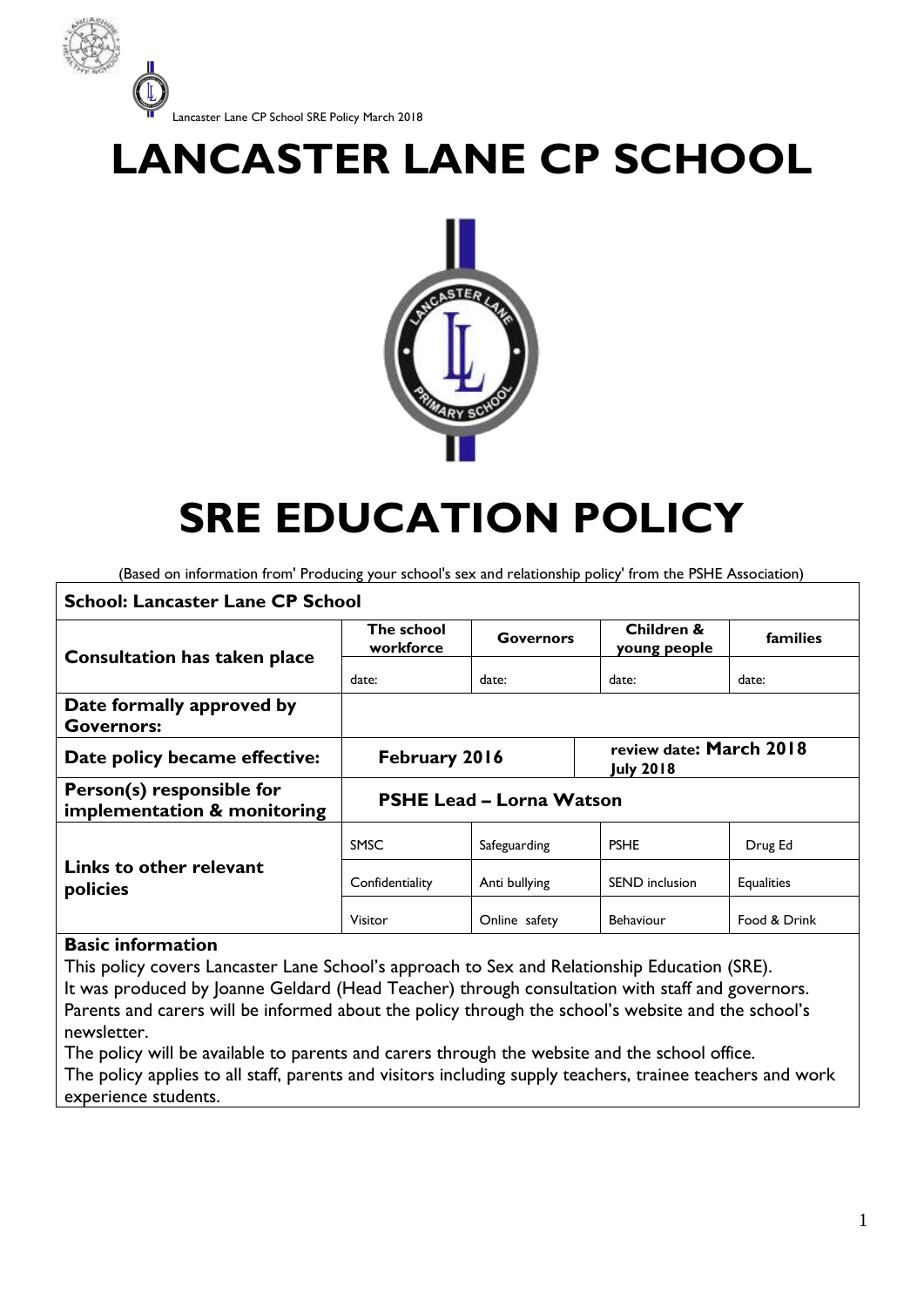

#### **Overall school aims and objectives for teaching SRE**

- 1. To help and support young people through their physical, emotional and moral development;
- 2. To help young people learn to respect themselves and others and move with confidence from childhood through adolescence into adulthood;
- 3. To help learners develop the skills and understanding they need to live confident, healthy and independent lives;
- 4. To help learners understand and deal with difficult moral and social questions;
- 5. To teach sensitively and when appropriate, about sex, sexuality, and sexual health;
- 6. To help learners understand the importance of family life, stable and loving relationships, respect, love and care.

#### **Rationale – why are we teaching this?**

We define SRE as preparing children for their growth and development, body changes and to help them form positive, balanced and healthy relationship choices.

We consider that it includes laying the foundations of understanding about growth and change, respect for one another and preparation for changes during puberty.

We believe it is important to address this area of the curriculum because many children go through puberty whilst at primary school.

#### **What values will we promote?**

DfE guidelines on SRE recommend that, 'Pupils should learn the significance of marriage and stable relationships as key building blocks of community and society.' At Lancaster Lane school, we believe that the ideal family life for children is one that provides love, commitment and security. Children's happiness and wellbeing is of paramount importance and we aim to provide a safe and secure environment in which marriage and other relationships can be discussed.

The school will always encourage children to talk to their parents and carers.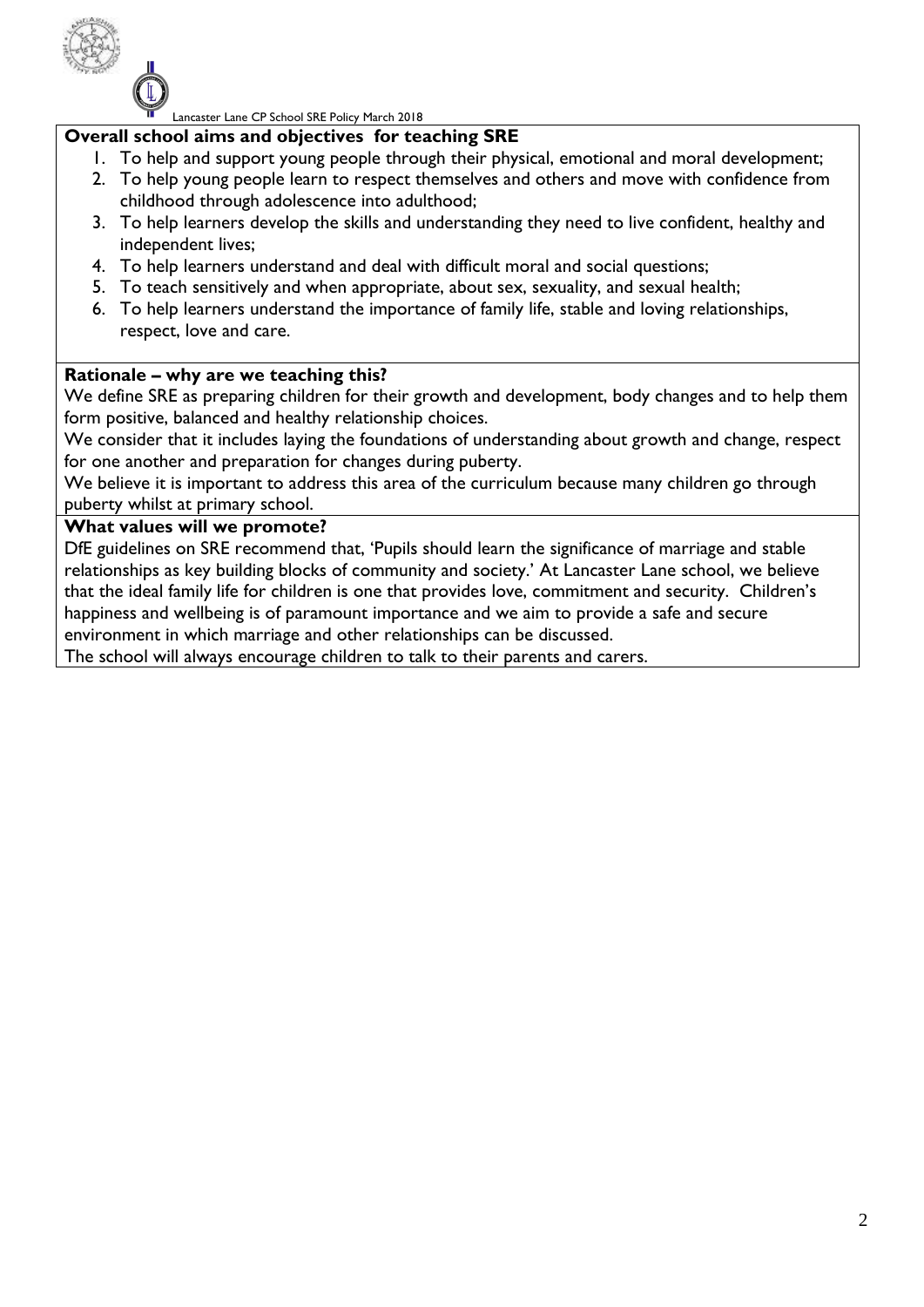

# **How will we ensure the curriculum is balanced?**

While promoting the values above, we will ensure that pupils are offered a balanced programme by providing PSHE / SRE lessons where children receive their sex education in the wider context of relationships so that they are prepared for the opportunities, responsibilities and experiences needed for adult life.

Within the science curriculum Key Stage One children will:

- Learn that animals, including humans, move, feed, grow, use their senses and reproduces;
- Recognise and compare the main external parts of the bodies of humans;
- Know that humans and animals can produce offspring and that these offspring grow into adults;
- Recognise similarities and differences between themselves and others and treat others with sensitivity.

Within the science curriculum Key Stage Two children will:

- Learn that life processes common to humans and other animals include nutrition, growth and reproduction;
- Learn about the main stages of the human life cycle.

Relevant issues to be dealt with within Key Stage Two include:

- Puberty changes to the body Year 6. The *All About Me* booklets will be shared and discussed with the pupils prior to the lesson. There are separate booklets for boys and girls and also one for parents. These will be sent home for the parents to read first and to share with their child if they wish. Back in school, boys and girls will separately go through BOTH booklets. The boys will be with a male member of staff and the girls with a female member of staff.
- Human reprodcuation will be covered with Y6 children during PSHE lessons.

From the Reception Class upwards, the correct anatomical name will be used for body parts to help support our safeguarding measures for all children.

# **Sensitive and Controversial Issues:**

If a child asks a question that the teacher believes is sensitive or controversial, they will explain that this is a matter not dealt with in school and that the child should ask their parents for an answer. The school will normally seek to inform parents when such questions have been asked. Sensitive and controversial issues include rape, oral sex, exploitative sexual practices, incest, abortion and prostitution. This will be in conjunction with the school's Safeguarding / Child Protection Policy.

Relevant local data and information related to SRE is used to inform planning and to address the identified needs of the whole school community e.g. child sexual exploitation, domestic abuse, social deprivation, family life, career and life chances.

# **Creating a safe and supportive learning environment**

We will create a safe and supportive learning environment by:

- Providing a safe, secure learning environment for SRE that enables children and young people to gain accurate knowledge, develop their own values and attitudes, and develop skills to grow into happy confident successful adults.
- Seeking to ensure members of staff are role models for positive interpersonal relationships.
- Group agreements are negotiated with classes on an individual basis.

We will ensure that where pupils indicate that they may be vulnerable and at risk, they will get appropriate support from a trusted member of staff in line with the school's Safeguarding / Child protection Policy.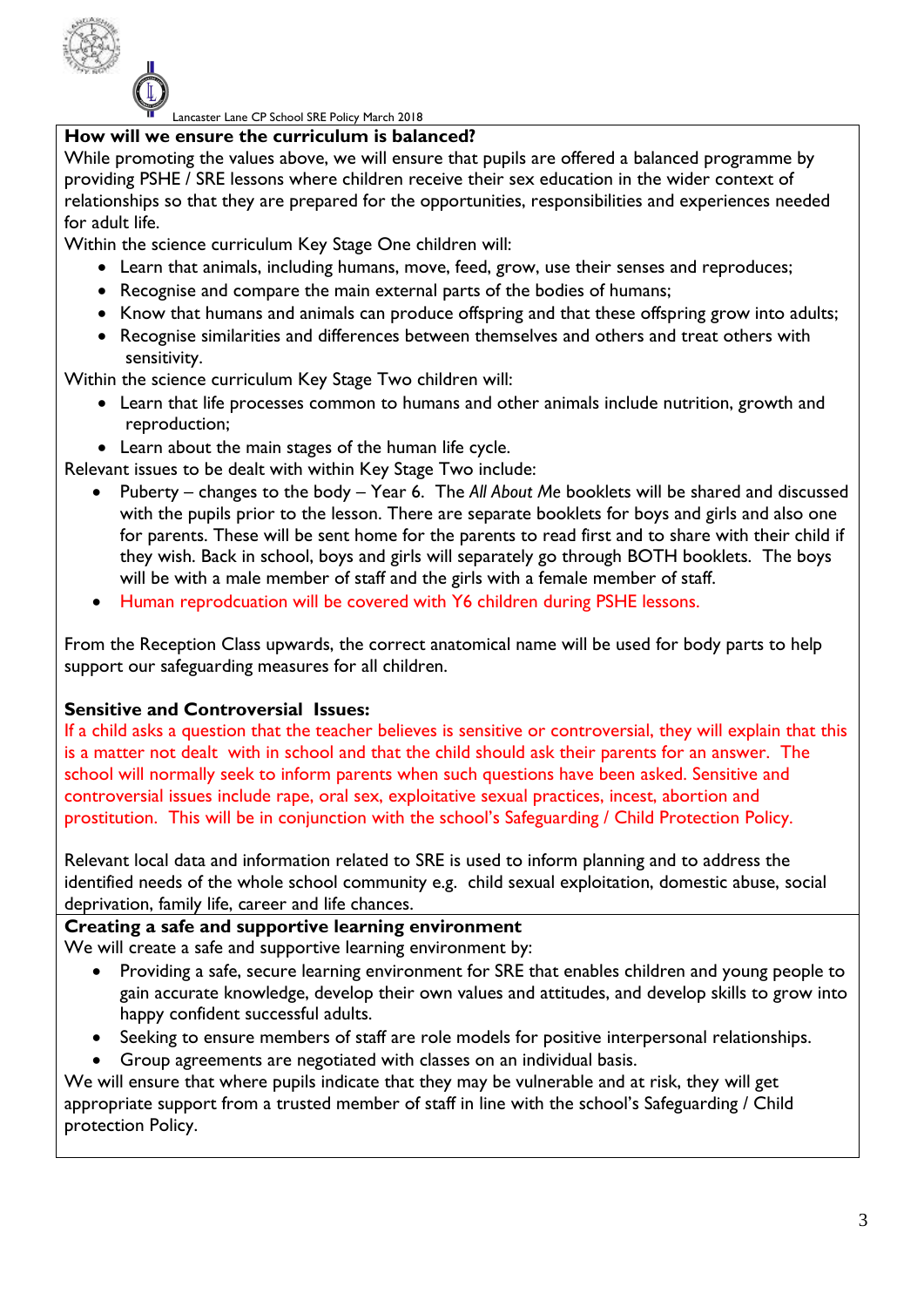

# **SEND, inclusion, equality and diversity**

We promote the needs and interests of all pupils, irrespective of gender, culture, ability or aptitude by assessing and tracking pupils through a broad and balanced curriculum.

Teaching will take into account the ability, age, readiness, and cultural backgrounds of our young people and those with English as a second language to ensure that all can fully access provision to develop their emotional health and wellbeing.

We promote social learning and expect our pupils to show a high regard for the needs of others by maintaining a culture of openness, diversity and tolerance.

We will use PSHE / SRE as a vehicle to address diversity issues and to ensure equality for all.

# **How will we ensure that our equalities obligations are fulfilled?**

We will ensure equality by teaching a broad and balanced curriculum and by implementing our Single Equities Policy.

The school's curriculum and policies are monitored by the SLT and governors.

# **How will we ensure inclusion and differentiate learning?**

We will identify pupils' different starting points in terms of their emotional health and wellbeing by knowing our pupils well and through our open and inclusive ethos.

We will respect pupils' unique starting points by providing learning that is appropriate for the needs of the children in our groups, classes and school.

We will ensure that pupils with special educational needs receive access to emotional health and wellbeing provision through small group sessions and adult led tasks.

# **What are the aims and objectives of our programme?**

Our programme aims to assist children and young people to prepare for adult life by supporting them through their physical, emotional and moral development, and helping them to understand themselves, respect others and form and sustain healthy relationships.

#### **What are our intended outcomes?**

The learning outcomes of our programme will be that pupils will:

- Know and understand how bodies change as we grow;
- Understand they have a right to healthy and positive relationships;
- Understand they have a responsibility to make choices that will help them to sustain healthy relationships;
- Be empowered to make choices that will keep them healthy and safe.

# **Timetabling SRE education**

SRE will be taught as part of the planned PSHE and science curriculums. Curriculuar?

# **Who will be responsible for teaching the programme?**

The programme will be led by Mrs Joanne Geldard.

It will be taught by class teachers and TAs.

It will be supported by the SLT.

The school will support members of staff delivering work addressing emotional health and wellbeing needs of the pupils, to access appropriate CPD by following a clear monitoring and evaluation programme.

Governors will be involved by receiving reports at appropriate committee meetings.

# **The use of visitors to the classroom**

We will use school nursing staff when and where their involvement would enhance the delivery of the curriculum. We will ensure external contributors' input is part of a planned programme which it enhances by following long term and medium term planning. Adults in school will be present during visitor sessions. Staff will be asked to give feedback to the SLT following a visit.